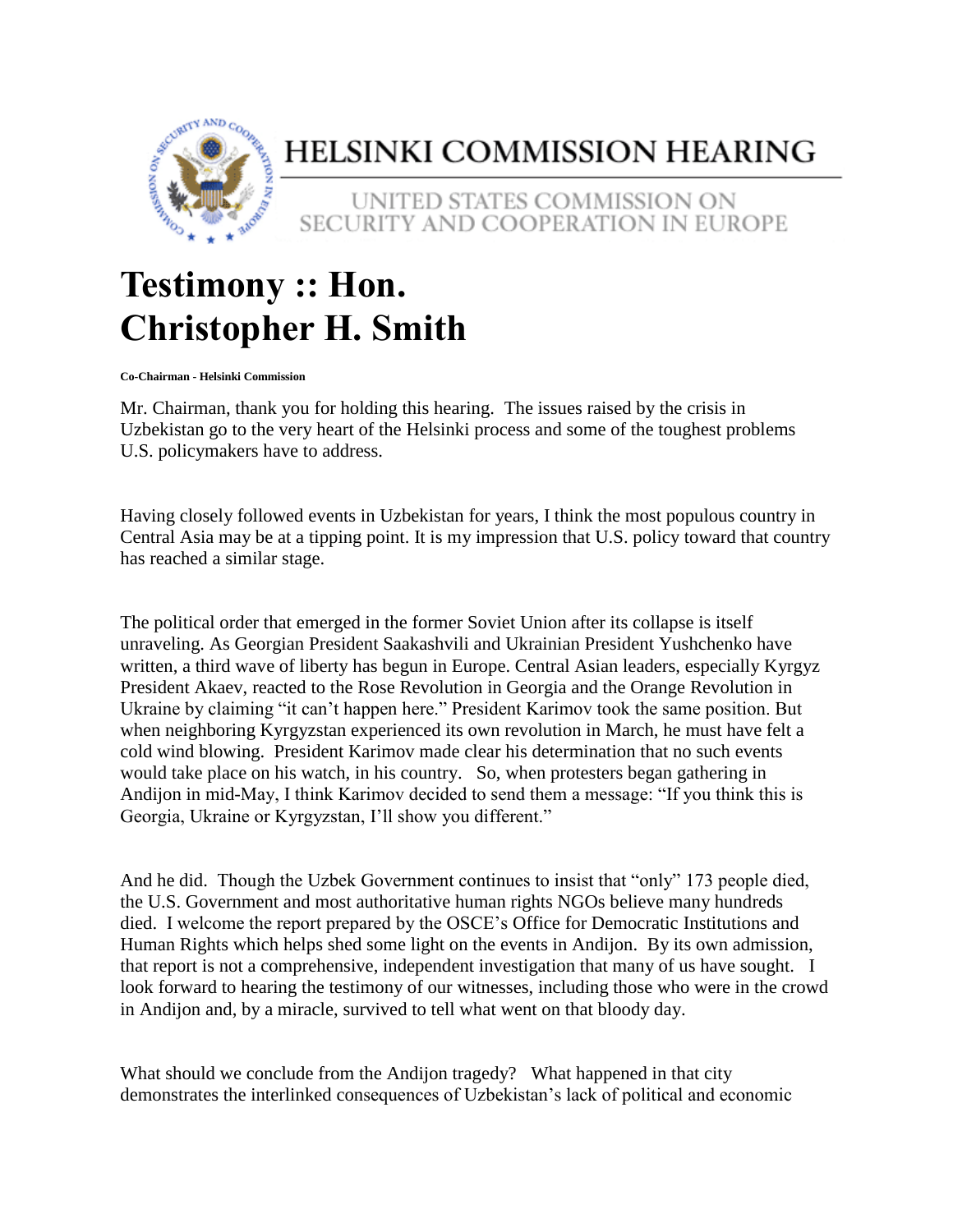reform. The bloody confrontation had its origins in a trial of 23 devout businessmen whose enterprises employed thousands. Their economic success drew the attention of officials, who, failing to control the businesses, arrested their owners and charged them with Islamic radicalism. The rest, as they say, is history. In other words, if Islam Karimov allowed people to make a living in Uzbekistan, instead of maintaining Soviet-style economic practices and a bloated bureaucracy, many more people might be alive today in Andijon.

Similarly, the country's unreformed judicial system, which remains fully controlled by the executive branch, leaves people unable to defend their rights and imprisons individuals by the thousands. They cannot rely on an objective examination of evidence or hope for an impartial verdict. The supporters of the 23 Andijon businessmen – including those who freed the jailed, attacked a military barracks and occupied government buildings – took to the streets after the trial of the businessmen neared an end, in proceedings many in the local population deemed unfair and unjust.

There is no excuse for the armed attack on a military barracks, the taking of hostages, or the occupation of the local government administration buildings. But we cannot close our eyes to the growing frustration of Uzbekistan's longsuffering people either.

Considering the lack of progress on core human dimension issues in Uzbekistan and elsewhere throughout the region, the United States must use every means at its disposal to move the countries of Central Asia to greater respect for these fundamental rights. Therefore, I am introducing this week the Central Asia Democracy and Human Rights Act, which will condition all non-humanitarian U.S. assistance to the individual governments of Central Asia, both economic and military, on whether each is making "substantial, sustained and demonstrable progress" towards democratization and full respect of human rights. The Act will ensure U.S. engagement supports American values, promotes long-term stability and security in the region, and ensures that all assistance programs support and reinforce these goals.

What conclusions can we draw from Islam Karimov's response to Andijon? President Karimov has shown that he will not permit a peaceful revolution or even any change in Uzbekistan. He is prepared to use lethal force to disperse protesters and retain power. If more disturbances take place, he will likely do the same. How long Uzbek security forces carry out his orders to fire, however, remains an open question.

At home, Karimov has hunkered down, arresting opposition activists, independent journalists and intimidating witnesses to the Andijon events. When a delegation of U.S. Senators traveled to Uzbekistan to make inquiries, neither Karimov nor any Uzbek officials met with them. At the same time, he is lashing out at his accusers. Karimov has accused "foreign powers" of trying to control Uzbekistan. Uzbek media broadcasts barely concealed their attacks on the